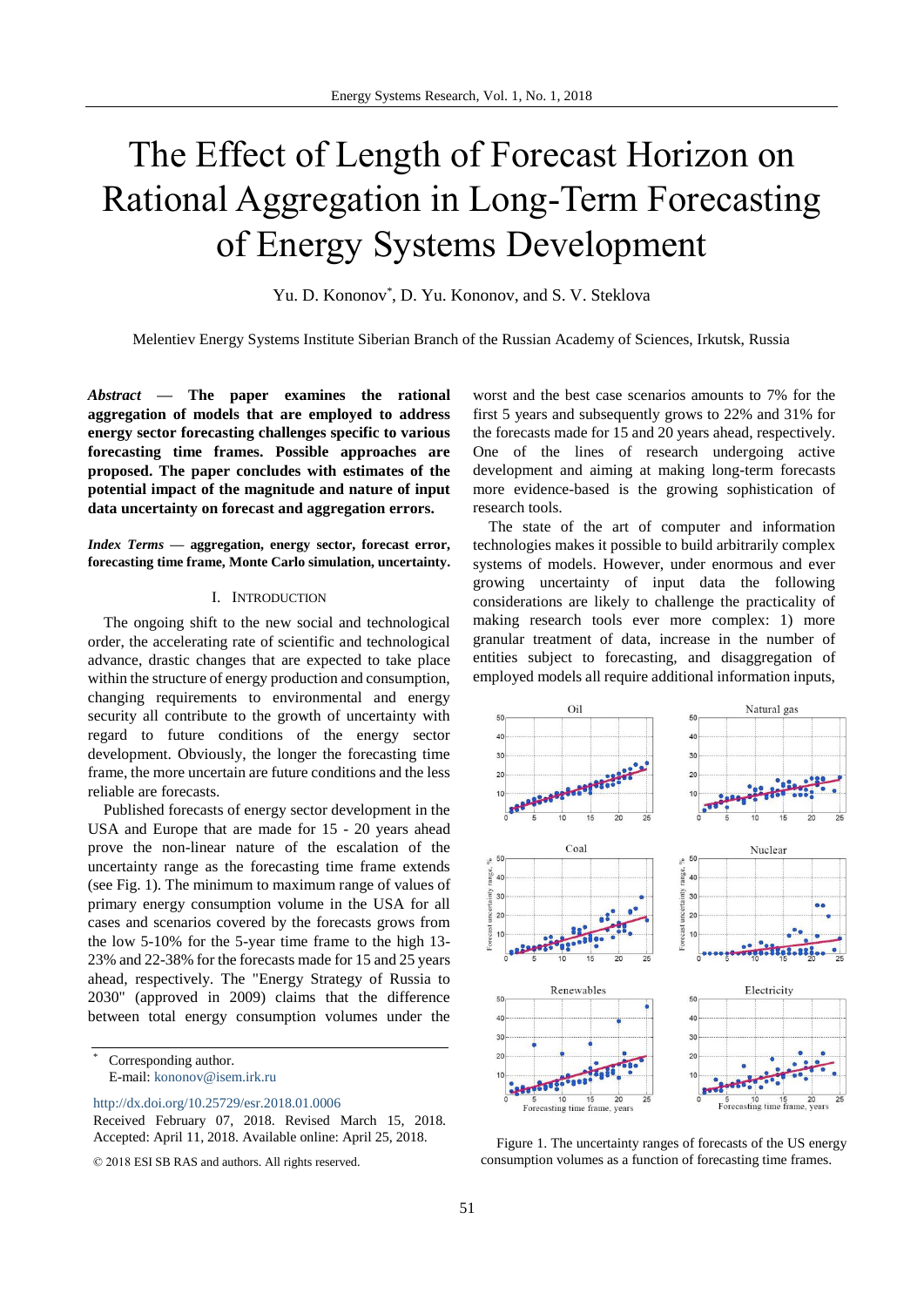which increases the likelihood of a higher forecast error; 2) merging industry-level and regional systems and models within a unified system of models with fully automated calculations entails the problem of the optimality criterion that these models are to share; 3) the more complex such systems of models grow the more difficult it is to track and interpret unforeseen results; and, finally, 4) a high opinion of the complexity of the tools oftentimes results in excessive and unjustified confidence in long-term forecasts.

The above and other deficiencies are all the more poignantly manifest themselves when the very same models that share the identical level of aggregation are applied to forecasting of the energy sector development for both medium-term (up to 10-15 years) and long-term forecasts.

A key principle that guides systems studies and the process of improvement of research tools is the trade-off between the required precision of calculation results and the precision of the information used to generate them [2]. The principle is analogous to the well-known Occam's razor principle and assumes building models that are as simple as possible yet capable of accounting for defining properties of the studied system that are required to appropriately tackle the task under given conditions. This echoes the following quote attributed to Albert Einstein as well: "Everything should be made as simple as possible, but not simpler" [3].

Striving for utterly comprehensive while mathematically tractable treatment of development dynamics and non-linear relationships within the studied system as well as the detailed representation of its structure can go against the grain of the inherent uncertainty of input economic data and the mutable nature of properties of complex systems that are being modeled, which can even entail negative outcomes.

The principle of correspondence between research tools and actual uncertainty of the input data fed into them as well as the required degree of forecast accuracy has so far been implemented based on intuitions held by model developers and model users and remains more of an art than a science. A more evidence-based approach to the implementation of the principle can be developed by means of the quantitative analysis and juxtaposition of the actual uncertainty of input data and the import of calculation results obtained thereby in order to identify possible issues and make decisions more substantiated. It is obvious that the value of forecasts and requirements for their validity depend on the forecasting time frame and the actual problem being solved.

The time-honored tradition is to treat the aggregation problem as a problem of reducing the dimensionality of a model so that the losses of information generated by the model are kept to a bare minimum. It appears that given large uncertainty of input data and large dimensions and complexity of forecasting models it is reasonable to raise the problem of the rational aggregation of such models. To this end, it is necessary to account not only for the magnitude and nature of the input data uncertainty, but also for the possible and maximum acceptable error of key variables to be forecast. There are no such versatile methods that can be applied to solving the problem for an arbitrary system and an arbitrary time frame.

This paper covers possible approaches to rational aggregation of optimization models employed for longterm forecasting of the national energy sector development and regional energy supply systems. These approaches include the following: an evaluation of the input data accuracy (its uncertainty range), a study of the effect that various aggregation levels of these data and models have on the results generated by multi-variant calculations, an identification of an acceptable accuracy level for the variables to be forecast.

### II. AGGREGATION IN LONG-TERM FORECASTS OF THE NATIONAL ENERGY SECTOR DEVELOPMENT

To illustrate the above, it will suffice to refer to the beginning of the widespread use of optimization models back in the middle of the 20th century with the emergence of more elaborate computerized systems of models built on top of them in the decades that followed (see e.g. [3,4]). In a number of cases, their composition and the level of aggregation remain independent of the length of the forecast horizon.

The principle of correspondence between research tools employed and the uncertainty of input data is fulfilled by a multi-stage approach to narrowing down the uncertainty range of conditions and results of forecasting studies [5,6]. The approach implies the multi-stage narrowing down of the length of the forecast horizon, iterative calculations generated by models of various hierarchical levels used to handle specific forecasting time frames, and the reconciliation of totals in time. In doing so, the initial stage covers the time range of over 15-20 years and the minimum number of levels and models (see Fig. 2). It is worth noting that most of the models of energy-related industries development and those of regional energy supply systems are optimization models.

Iterative calculations (carried out in top-down and bottom-up fashions) make it possible to account for features specific to the development of systems of various hierarchical levels that make up the integral national energy system. Within each of the time frames, it is the problems that are deemed most significant that are to be solved. To this end, there are various possible aggregation levels for the energy facilities, energy links, and geographical areas that are subject to being modeled.

When using multi-level systems of models, one can employ well-known methods of iterative aggregation [7,8,9].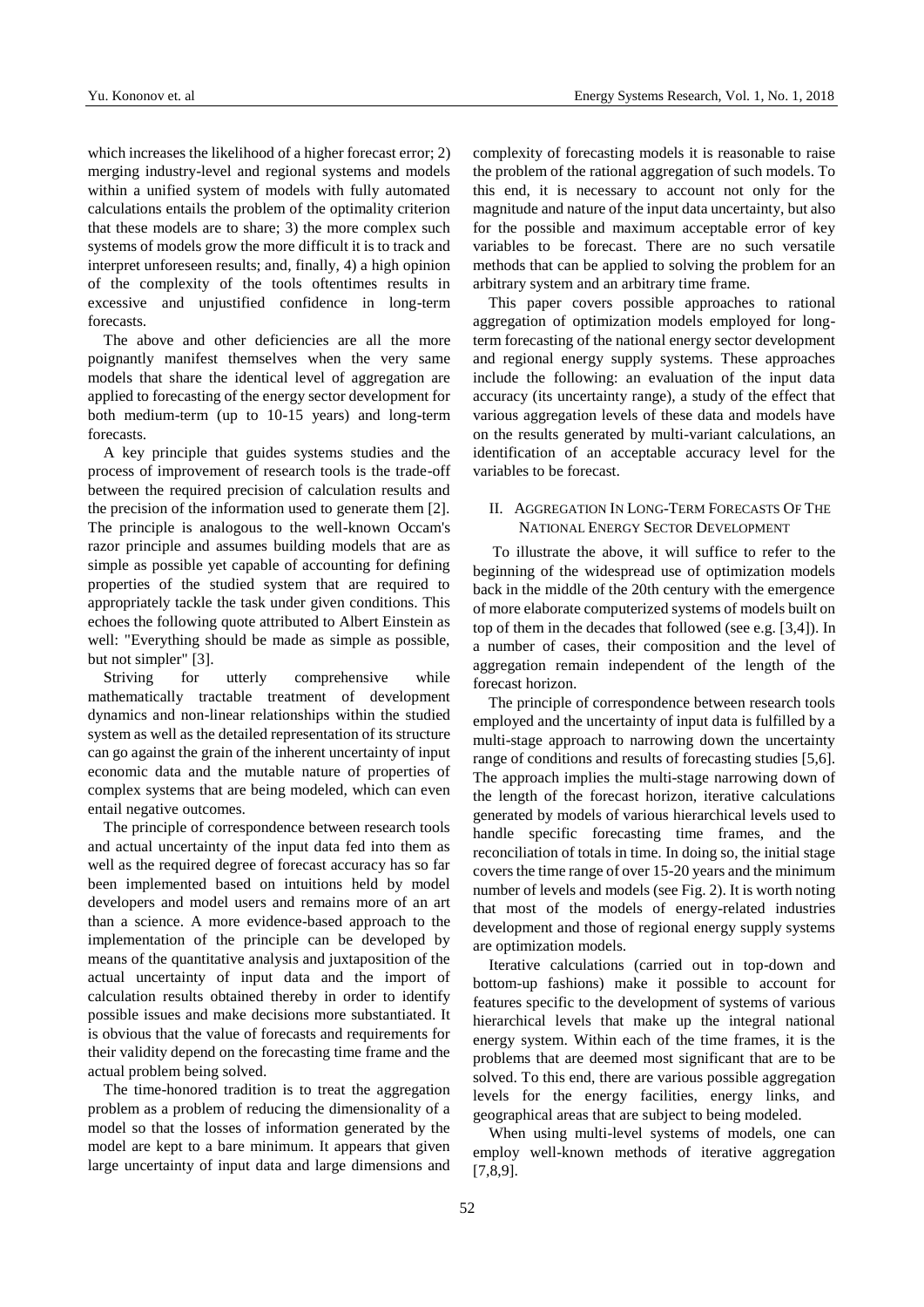

Figure 2. Interactions between hierarchical levels, problems, and models specific to various time frames of long-term energy sector forecasting studies.

In Russia, methods of iterative information aggregation in hierarchically built systems of models underwent active development in the 1970s and 1980s. Back then they were applied to the coordination of decisions generated by industry-level and regional model hierarchies of energy systems that account for both producer and consumer behavior patterns [12,13]. Such methods assume aggregation and disaggregation of all interrelated models at each iteration step. In so doing, the end of calculations is marked by achieving an acceptable level of aggregation. The latter is defined as the optimality criterion for the upper level model taking the same value for two successive iterations.

The limitation inherent in such an approach is that multilevel model systems that are designed to forecast the national energy sector development, have different toplevel models for medium- and long-term forecasts (see Fig. 2) with each of the hierarchical levels applying their own optimization criteria. Furthermore, under major uncertainty, there is no need to strive for the perfect match of results of iterative calculations.

It may be feasible to favor separate aggregation of models for each hierarchical level over their combined aggregation. To this end, it is possible to implement the following calculation steps:

1. Building a basic (reference) model that is as comprehensive as possible in its most detailed consideration of energy system facilities, energy links, and system properties.

2. Using multi-variant calculations to identify the input data that have the most decisive impact on key variables to be forecast.

3. Estimating the input data uncertainty range. The estimates are possible to attain if assisted by an analysis of available forecasts of their assumed behavior. Such analysis when backed by expert judgment can also provide insights into the nature of the data uncertainty (a probability distribution of values of a given variable within a certain uncertainty range).

4. Finding an approximate value of the minimum possible calculation error for the reference model calculations under given uncertainty of input data. This value can serve as a reference point for the minimum forecast error, which is always larger than zero.

5. Benchmarking calculation results under a varying level of model aggregation against reference model calculation results, and identifying corresponding aggregation errors.

6. Based on the results of a comparative analysis of such errors against the allowed (acceptable) error one arrives at a rational level of model aggregation.

# III. AGGREGATION OF GEOGRAPHICAL AREAS IN LONG-TERM FORECASTS OF THE ELECTRIC POWER INDUSTRY DEVELOPMENT

Models and methods used to substantiate development strategies of the Russian electric power industry are covered in sufficient detail in [14]. When optimizing the power generation mix 10 to 15 years in advance, one accounts for power plant operating conditions and crosssystem flows of generation capacity and power. This calls for highly detailed optimization models. A case in point is the well-known SOYUZ model [15] that treats the national territory of Russia as divided into regional energy systems. A system of models used for long-term forecasting of the national energy sector, the rational electric power industry development can be represented in a less aggregated way.

This class of models includes MISS, a stochastic statistics-based simulation model and its software implementation [16]. The model is developed to tentatively assess the competitiveness of available types of power plants and options to fulfill the energy demand of macroregions under ambiguous information on expected conditions.

The optimality criterion used in this model is the minimum cost of power generation (production) in a given region under the following constraints: the demand for electric power in a given area, its export or import potential, the capacity of already operating plants and the potential for generation capacity additions for various types of power plants, and constraints on gas production and supply in the area. All of the above constraints are specified as ranges of possible values. The upper and lower boundaries of possible values are also provided for fuel prices, capital intensity, and technical and economic indicators that influence the cost of electricity.

Variables of interest of the model are as follows: the capacity of new power plants, the amount of electricity they generate, consumption volumes for various types of fuels, producer prices at each of the plants as well as the weighted average and marginal electricity generation price in a given region.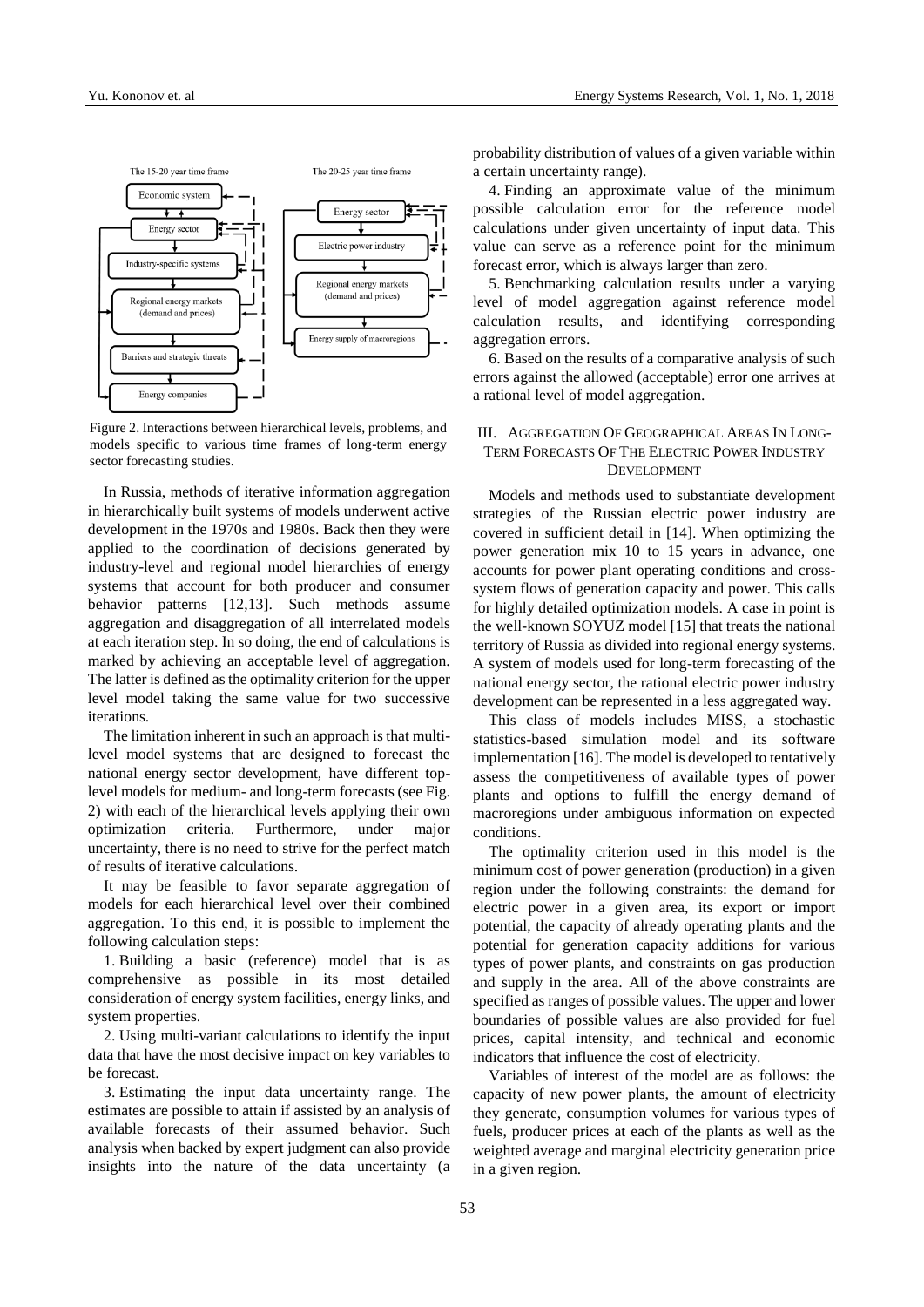To account for information uncertainty, one has to generate and study multiple optimal solutions (hundreds thereof) under various combinations of input data. This implies the use of well-established repeated random sampling Monte Carlo methods (experiments) by the MISS model.

When possible combinations of input data values (all treated as interval estimates) are generated, the numeric parameters that define the type of probability distribution of values within the ranges are varied. This allows generating random variables of the most diverse types of probability distributions ranging from uniform to normal, to lognormal, to exponential, etc.

The MISS model was used to estimate the effect of aggregation on the mix of generation capacity additions and the generation cost in European Russia and Siberia [17].

For basic models, each macroregion was made up of six regional energy systems so as to account for energy and fuel supply conditions and cross-system energy links specific to them. During the aggregation process, the six regions were consolidated into a single macroregion. In doing so, instead of specific uncertain ranges of fuel prices we used generalized ones as well as overall constraints on the maximum possible additions of gas-fired, coal-fired, nuclear power, and hydroelectric plants.

It follows from the calculations (see Table 1) that model aggregation leads to the increase in the error of the electricity cost calculations by a mere 1-2%, while the uncertainty of the electricity cost forecast itself is approximately twice as low as the fuel cost forecast error for balancing power plants in a given region. The effect of aggregation on the mix of electricity generation capacity additions is much more pronounced. The corresponding share of combined cycle gas turbine (CCGT) plants grows by 1.2-1.5 times.

The aggregation error increases when a fixed range of probable values is fed into the MISS model which are assumed to be best modeled not as a normal distribution but as interval (uniform) uncertainty. The error also increases as the input data uncertainty range extends, which is inevitable when the forecasting time frame grows larger (see Table 2).

In the long run, it is power plants of emerging types that will play an increasingly important role. That is why as the forecasting time frame increases, the impact of model aggregation on the mix of electric power generation sources will remain more significant than that on the projections of electricity prices.

The calculations carried out using the MISS model demonstrate that under assumed conditions the level of investment risk associated with options of electric power supply in Siberia is higher than that in European Russia. The risk level of investing in a given plant was defined as an inverse value of the frequency (probability) of its

| Table 1. Deviation of aggregated model calculation results |  |  |
|------------------------------------------------------------|--|--|
| relative to reference values.                              |  |  |

| Input data<br>specification | Electricity price  |         | Share of CCGT plants |         |  |
|-----------------------------|--------------------|---------|----------------------|---------|--|
|                             | European<br>Russia | Siberia | European<br>Russia   | Siberia |  |
| Average<br>values           | 1                  | 0.5     | 6                    | 9       |  |
| Normal<br>distribution      | 2.1                | 0.1     | 12                   | 10      |  |
| Interval<br>uncertainty     | 2.4                | 0.2     | 18                   | 12      |  |

Note: Calculation results are for the assumed 2020-2025 conditions. The deviation is presented as percentage, while structural changes (the share of CCGT plants in the total added generation capacity of power plants) are in percentage points (pp).

inclusion in optimal solutions generated by multi-variant calculations.

It is reasonable then to assume that energy supply forecasting studies for the regions of higher investment risks should be carried out with reliance on more granulated (less aggregated) models.

## IV. APPROACHES TO JUDGING ACCEPTABLE ACCURACY OF FORECASTS

Multi-variant calculations by way of optimization and stochastic models enable plotting the curve of changes in the model's objective function values and key variables to be forecast as a function of the aggregation level. It is more challenging to identify an acceptable level of the forecast error. As of now, there are no versatile methods that would provide such an assessment. Therefore, in practice one has to trust one's intuition backed up by the knowledge of taskspecific factors and one's accumulated experience.

One of the major objectives of long-term forecasts of

Table 2. The effect of the increase in the uncertainty range and the average gas price on calculation results generated by reference and disaggregated models.

|                                      | Units         | Gas price increase, % |     |    |
|--------------------------------------|---------------|-----------------------|-----|----|
|                                      |               | 5                     | 10  | 25 |
| Average electricity<br>price         |               |                       |     |    |
| before aggregation                   | $\%$          | 2                     |     | 12 |
| after aggregation                    | $\frac{0}{0}$ | 3                     | 5.5 | 14 |
| Decrease in the<br>CCGT plants share |               |                       |     |    |
| before aggregation                   | pp            | 14                    | 24  | 28 |
| after aggregation                    | pp            | 13                    | 15  | 17 |

Note: Calculated for European Russia.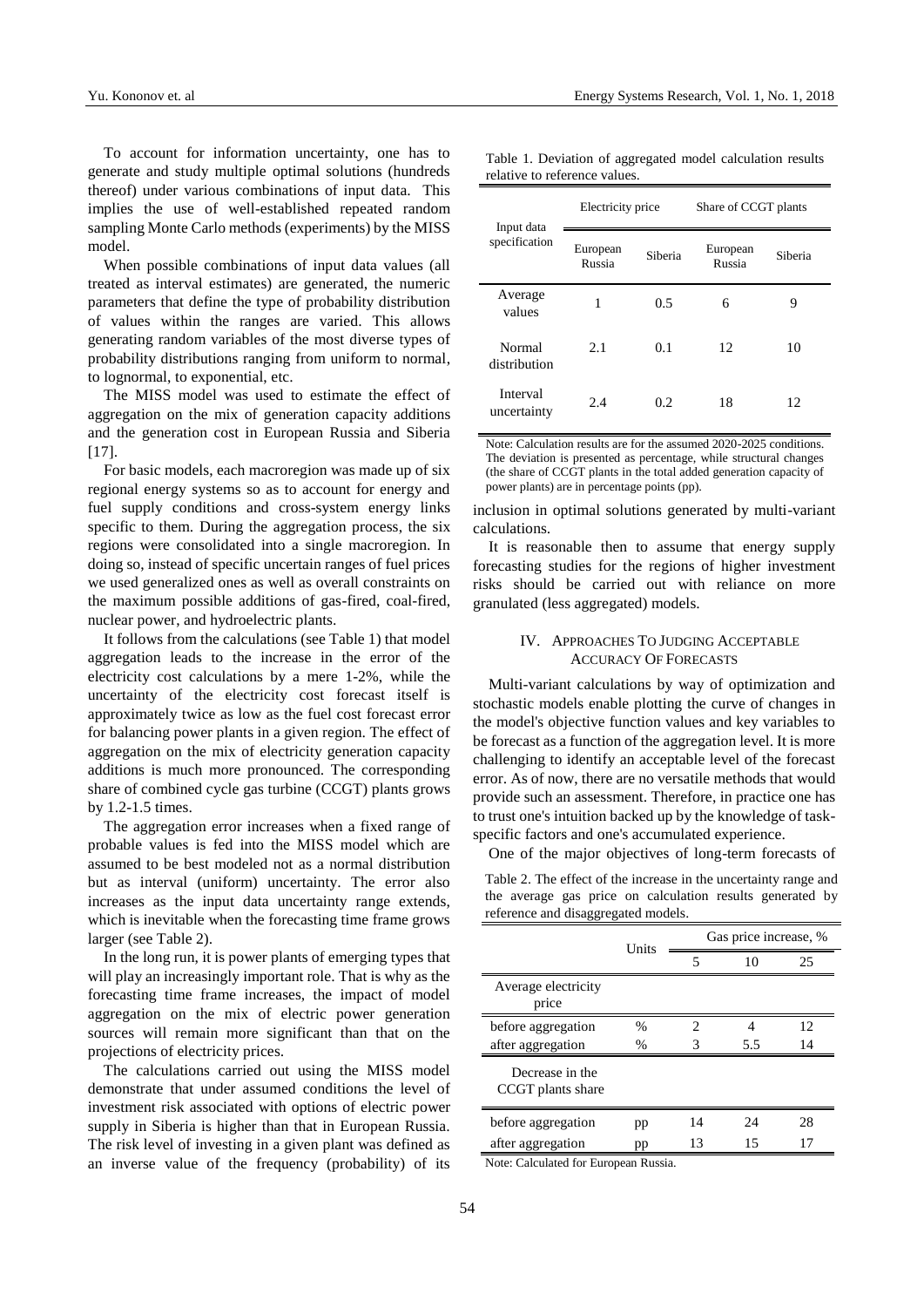energy systems development is to provide government agencies on a par with companies with takeaways to be used for making timely investment decisions. To this end, it is crucial to estimate risk and returns of large-scale projects of electricity generation capacity additions. Such estimates have to be based on forecasts of plausible energy price and demand behavior.

The investor values more remote rewards less than more immediate ones. By varying the values of key input data variables for any of the time periods and by estimating the effect of such variations on the project value, it is possible to arrive at conclusions bearing on the acceptable decrease in the forecast precision for more remote time periods within the forecasting time frame.

Such an approach was applied, in particular, to assess the sensitivity of investment projects returns calculated as the Net Present Value (NPV) a) for investment projects of nuclear power plants construction to the changes in demand (production) volume that occur over time and b) for projects of Combined Cycle Gas Turbines (CCGT) construction to the changes in gas prices.

The calculation results (see Fig. 2) show a notable nonlinear decrease in sensitivity of the project value to changes in gas prices in more remote time periods. Under assumed input data the surge in demand for electricity by as high as 20% exerts significant effect on the NPV only within the time frame limited by the first 15 years. Accordingly, forecast performance requirements can safely be relaxed for electricity demand forecasts at the end of the nuclear power plant life cycle.

As the length of the forecast horizon extends, requirements for fuel price forecast performance notably relax as well in the case of the CCGT construction project valuation. Even under the scenario of a 1.5-2-time increase in the gas price at the end of the forecasting time frame, the decrease in the project's net present value does not exceed 2-3% (see Fig. 3).

In the case that the results of forecasting studies are used to inform investment decision making, the risk value

Table 3. Correspondence between the uncertainty of input data and forecast performance

|                                                                                         |                               | Generation cost       |                     |             |  |
|-----------------------------------------------------------------------------------------|-------------------------------|-----------------------|---------------------|-------------|--|
| Variable                                                                                | Units                         | <b>CCGT</b><br>plants | System's<br>average | Marginal    |  |
|                                                                                         |                               |                       |                     |             |  |
| Uncertainty<br>range                                                                    | cents per<br>kilowatt<br>hour | $6.7-$<br>7.4         | $7.0 - 7.6$         | $7.8 - 8.1$ |  |
|                                                                                         | $\%$                          | 10.4                  | 8.6                 | 3.8         |  |
| Correspondence<br>between<br>inaccuracy of<br>data for<br>electricity and<br>gas prices | $% / \%$                      | 0.32                  | 0.26                | 0.12        |  |

Note. Calculations for the energy systems of Siberia with gas prices assumed to fall within the  $$100-\$133 / sm<sup>3</sup>$  range.



Figure 3 Changes in the project's NPV as a function of changes in the electricity generation volume (an NPP construction project) or gas prices (a CCGT plant construction project) in one of the five-year periods within the forecasting time frame. Increase by 25% - Curve 1, increase by 50% - Curve 2, increase by 100% - Curve 3.

assumed for the project valuation can serve as a plausible reference value, alongside the error inherent in projections of the key variable (for example, electricity prices).

The error for a given time frame can be identified by a sensitivity analysis of forecast variables as they respond to changes in input data within a predefined range of their possible values.

To illustrate this point, Table 3 lists the results of the analysis of the effect that the gas price has on the power plant electricity generation cost. Calculations were carried out using the MISS model as applied to one of the scenarios of Siberian electric power industry development within the 2020 to 2025 time period.

The calculations indicate that under assumed conditions each 1% decrease in the accuracy of a gas price forecast leads to an increase by approximately 0.26% in the minimum forecast error with respect to the average electricity cost.

## V. CONCLUSION

Rational aggregation of models employed in practical forecasting work entails assessing and accounting for the effect of uncertainty of the input data on the probable error in key variables to be forecast. It is also essential to understand what magnitude of the forecast error can be safely deemed acceptable when making timely decisions (be they investment, managerial, or strategic ones).

Obviously, the priority and complexity of efforts to accommodate these factors are determined by the forecasting time frame and the particulars of the problem. The wider the range of the input data uncertainty (that is known to grow with longer time frames), the greater the unavoidable forecast error, which hence makes the use of more aggregated models all the more justified.

The approaches proposed herein to identify rational aggregation of energy facilities and geographical areas in various stages of forecasting studies include: an evaluation of input data accuracy (its uncertainty range) as changing over time, a study of the effect that various aggregation